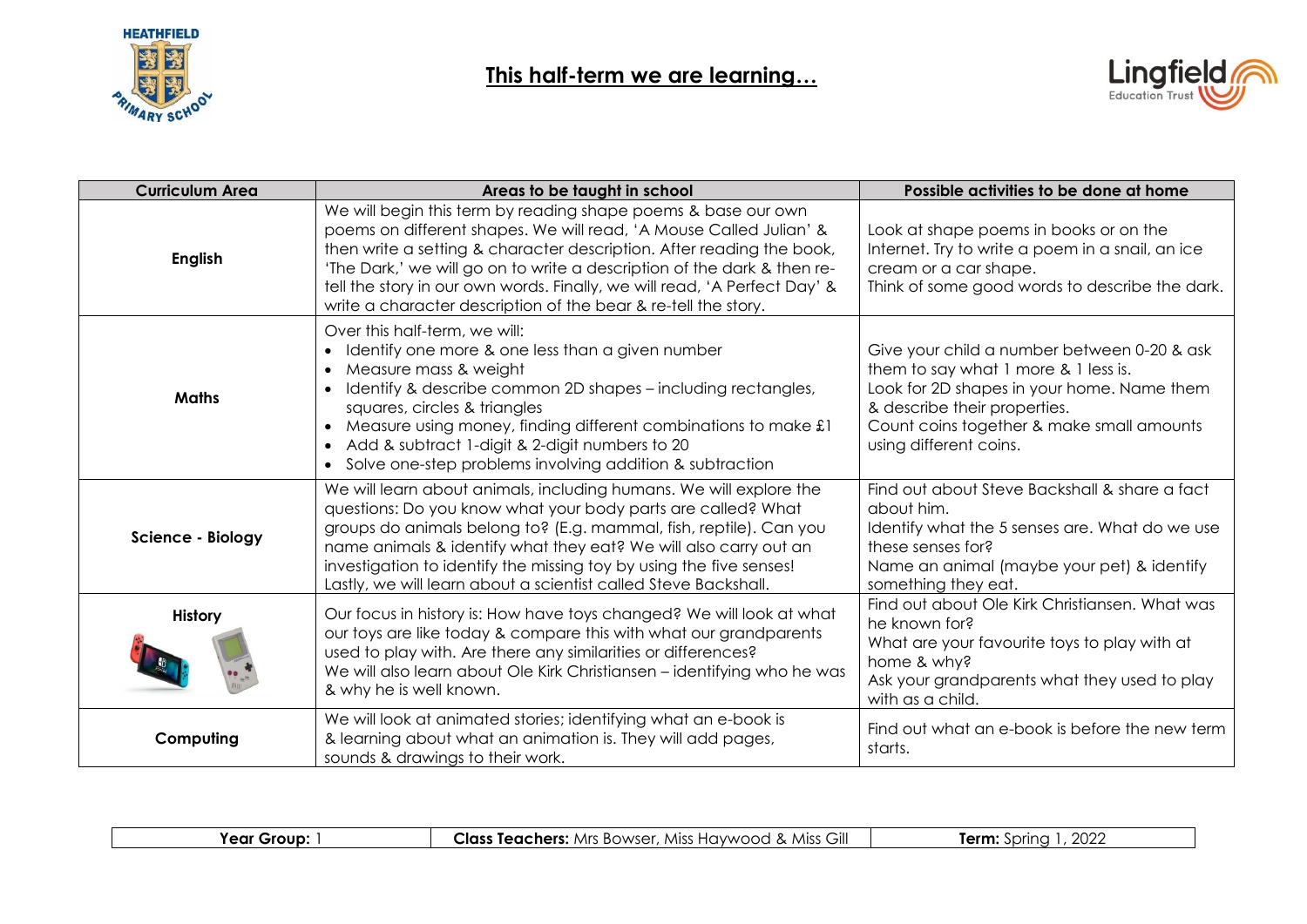



| <b>RE</b>    | We will be exploring how Jesus is considered special to Christians. We<br>will read about his acts of kindness through short parables & discuss<br>what the word 'special' means to us.                                                                                                                                                                                                                                                                                                        | Discuss who is special in your family & why.                                                                                                                                                      |
|--------------|------------------------------------------------------------------------------------------------------------------------------------------------------------------------------------------------------------------------------------------------------------------------------------------------------------------------------------------------------------------------------------------------------------------------------------------------------------------------------------------------|---------------------------------------------------------------------------------------------------------------------------------------------------------------------------------------------------|
| <b>PE</b>    | This half-term, we are focusing on dance. We will find a rhythm<br>through clapping to the beat of 4. We will display emotion through<br>movements, travelling in different ways & developing co-ordination<br>skills to balance.                                                                                                                                                                                                                                                              | Practise different ways of travelling, for<br>example: walking, running, skipping, hopping,<br>& jumping. Think of some of your own.                                                              |
| <b>Music</b> | We will answer the question, 'How does music make the world a<br>better place?'<br>We will discuss how different genres of music can make us feel<br>different emotions & also continue to learn how to play the<br>glockenspiel.                                                                                                                                                                                                                                                              | Find a song that makes you feel happy or sad<br>& discuss with an adult what features of the<br>song makes you feel that way.<br>Learn the song, 'If You're Happy and You Know<br>$\mathsf{It}$ . |
| Art          | This term is all about sculpture. We will make paper sculptures based<br>on one called '11 <sup>th</sup> Sculpture' (1963), by Michael Bolus. We will<br>experiment with paper strips by folding, bending, twisting, fanning &<br>curling them. We will move on to splatter painting, before learning<br>about different gluing techniques & how to fix paper to paper. Finally,<br>we will make our celebration sculpture & give it a name.                                                   | Collect old wrapping paper to bring into<br>school.<br>Have a go at folding, twisting & bending paper<br>into unusual shapes. Can you make a<br>sculpture?                                        |
| <b>PSHE</b>  | This term, we will learn about the meaning of 'private' & understand<br>that our private parts are covered with underwear. We will be naming<br>all of the body parts using the correct, scientific terminology. We will<br>learn about basic hygiene & how to keep ourselves clean, focusing,<br>in particular, on our teeth, hands & bodies. We will learn which foods<br>& drinks are bad for our teeth. We will also learn about how important<br>it is to take care of our mental health. | Discuss the importance of handwashing to<br>keep clean.<br>Talk about the foods & drinks we have. Can we<br>swap some of the more sugary foods & drinks<br>for something with less sugar in it?   |

| יווחז,<br>. ∩ ∼<br>м<br>$\overline{\phantom{a}}$ | Gill<br>Miss<br>$\sim$<br>$M$ isc $\degree$<br>Mrs<br>∟las∘<br>Teac<br>cners<br>$\sim$ BOWSC.<br>$\cdots$<br>$\cdots$<br>ີ | $\sim$<br>$\sim$<br>-<br>. .<br>WLL |
|--------------------------------------------------|----------------------------------------------------------------------------------------------------------------------------|-------------------------------------|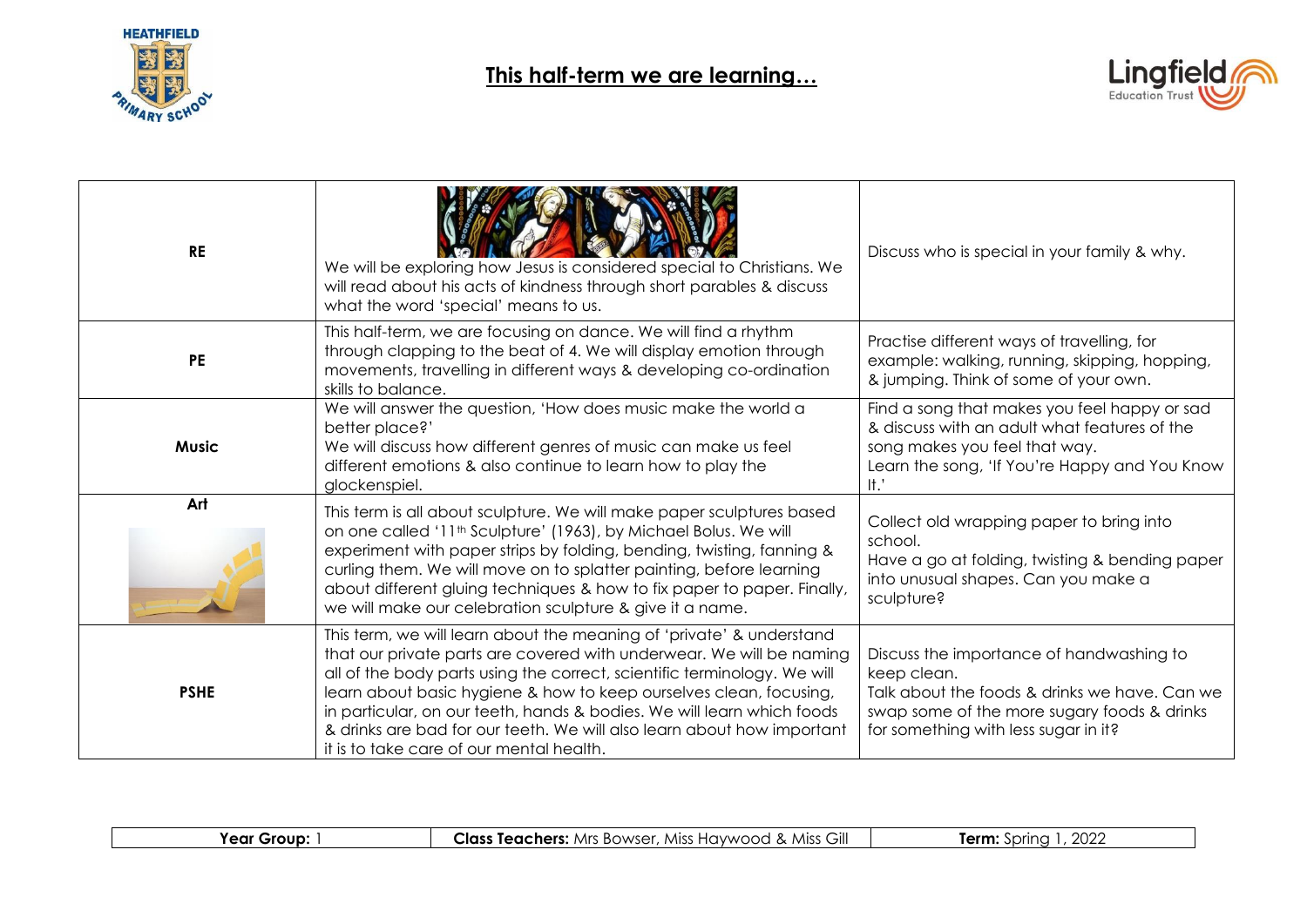



| <b>Curriculum Area</b>        | Areas to be taught in school                                                                                                                                                                                                                                                                                                                                                                                                                                                                                                                                                                                                                                                                                                                                 | Possible activities to be done at home                                                                                                                                                                                                                                                                                                                                                                                                                                                                                                                                             |
|-------------------------------|--------------------------------------------------------------------------------------------------------------------------------------------------------------------------------------------------------------------------------------------------------------------------------------------------------------------------------------------------------------------------------------------------------------------------------------------------------------------------------------------------------------------------------------------------------------------------------------------------------------------------------------------------------------------------------------------------------------------------------------------------------------|------------------------------------------------------------------------------------------------------------------------------------------------------------------------------------------------------------------------------------------------------------------------------------------------------------------------------------------------------------------------------------------------------------------------------------------------------------------------------------------------------------------------------------------------------------------------------------|
| <b>English</b><br><b>LION</b> | This half term, we will be reading the books, 'How to Be a Lion' by Ed<br>Veere, 'The Gruffalo' by Julia Donaldson & 'The Lion Inside' by Rachel<br>Bright. We will be writing fact files for a lion - both fictional & real. We<br>will also be writing instructions for the Gruffalo's favourite food & letter<br>writing. We will be focusing on capital letters, full stops & spelling our<br>tricky words to write a character description &, at the end of the topic,<br>to re-tell the story.                                                                                                                                                                                                                                                         | Learn about real lions – what information can you find out<br>about them? Maybe go the library to source the<br>information. Watch The Gruffalo (available on BBC IPlayer)<br>or read the storybook. Find out about instructions: When<br>have you used instructions before? Can you write some<br>instructions for getting dressed?<br>Please remember to read with your child three times each<br>week & sign their reading record.                                                                                                                                              |
| <b>Maths</b>                  | We will compare length & height & measure in standard units. We will<br>use the language 'groups of' & 'multiply by', before solving a simple<br>multiplication calculation such as $3 \times 2 = ?$ by drawing an array. We will<br>look at the inverse of multiplication, introducing division as sharing. We<br>will use cubes & counters to share equally between groups to allow us<br>to complete division calculations. In our final topic, we will explore<br>position & direction. The children will learn prepositions such as,<br>'above', 'between', 'in front of' & 'left' & 'right', which will allow them<br>to discuss the position of an object. We will then move onto clockwise<br>& anti-clockwise turns in order to write instructions. | Count in 2s, 5s & 10s. Practise sharing dry pasta it by 2, 3, 4,<br>5, 10. Share biscuits equally among your teddies. Share<br>bottle tops or small items equally by 4. Play a game with a<br>family member & give them directions (e.g. move three<br>steps left, take one full turn clockwise). Can you find out<br>about measures of time? What is a second? What is a<br>minute? What is an hour? Challenge yourself to find out<br>how many star jumps you can do in one minute. Make a list<br>of things of any other things you can do in one minute &<br>how many of each. |
| Science - Biology             | In this half-term, we will be exploring 'Plants'. We will explore what the<br>parts of a plant & tree are called, before identifying the two types of<br>tree. The children will then have the opportunity to explore which<br>plants are most likely to be found inside & outside the home. We will<br>finish this topic with an investigation to see how tall a bean can grow.                                                                                                                                                                                                                                                                                                                                                                             | Go for a walk & look at the different plants along the way.<br>Can you name some of the plants that you see? Notice the<br>trees on your walk. What can you say about the different<br>ones you see? Try growing a plant at home - take a photo<br>of you & your plant & bring/send the photo into school.                                                                                                                                                                                                                                                                         |
| Geography                     | Our focus this half-term is, 'Where in the World do I live?' We will<br>explore the difference between a town & the countryside, before<br>identifying what human & physical features are. We will focus on the<br>differences between Darlington & London & begin to locate our town<br>on a map.                                                                                                                                                                                                                                                                                                                                                                                                                                                           | Do you know the name of the town in which we live? Can<br>you name some of the iconic features (River Skerne, South<br>Park, Town Clock, The Hippodrome etc)? Can you locate<br>England on a map, atlas or globe? Can you find the name<br>of the four countries that make up the UK? Can you name<br>any of the seven oceans & look on a map to find them?<br>Which is the biggest?                                                                                                                                                                                               |

**Year Group:** 1 **Class Teachers:** Mrs Bowser, Miss Haywood & Miss Gill **Term:** Spring 2, 2022